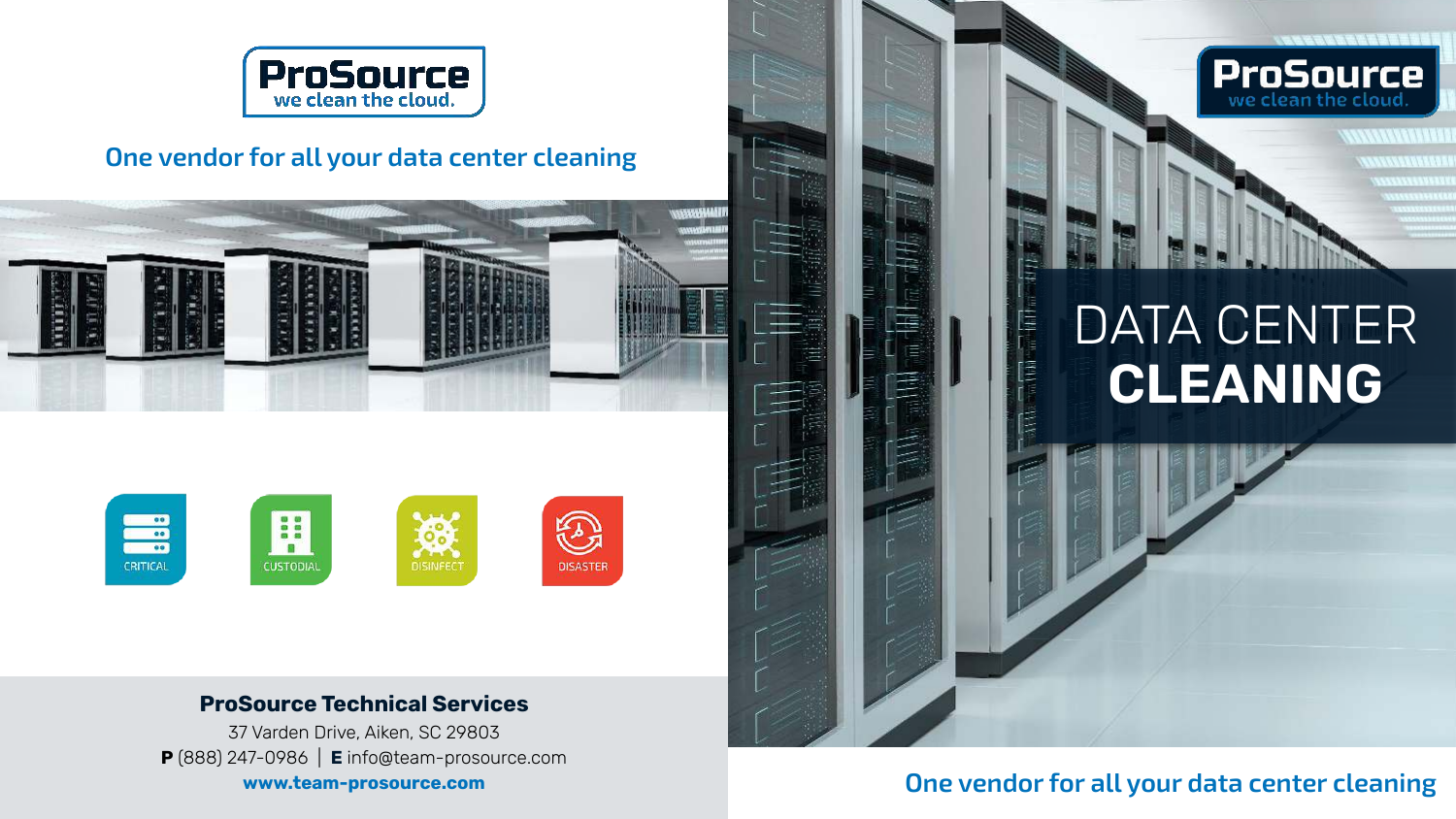# DATA CENTER **CLEANING**

Comprehensive data center cleaning services for your entire facility with nationwide coverage for all your locations.

## One vendor for all your data center cleaning



### **Critical cleaning**

Removes contamination build-up in your facilities' data processing areas.



## **Custodial cleaning**

Keeps customer and employee areas in your data center neat and clean.



### **Disinfection cleaning**

Protects customers and employees by preventing the spread of infection.



#### **Disaster cleaning**

Responds to emergency needs for remediation and disinfection cleaning.



## Expertise and Experience

For over 25 years, ProSource has partnered with data centers to minimize the risk of expensive downtime and helped keep their facilities looking great. With trained and skilled technicians servicing your facility, you can trust that every area of your data center is clean and protected. Plus, we offer nationwide coverage so you can rely on us for all your needs.

**P** (888) 247-0986 | **E** info@team-prosource.com **www.team-prosource.com** <sup>3</sup>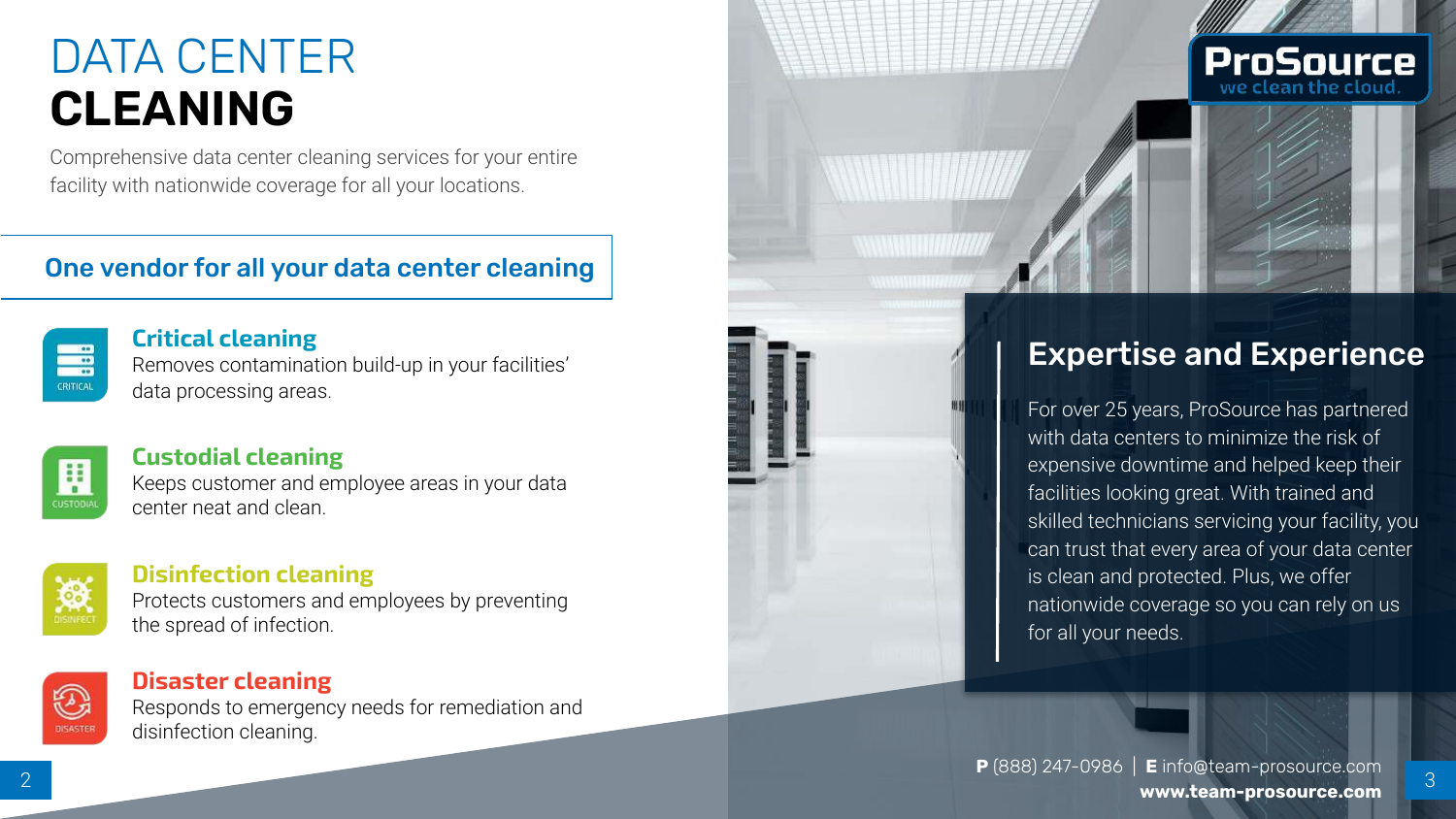

## Comprehensive Plans

Our data center cleaning experts will help develop a comprehensive cleaning plan that fits your needs. First, we'll gather information about all your sites to understand your current situation and desired outcomes. Then, we'll design a program that standardizes cleaning procedures that comply with data center industry cleaning standards.

## **STEP 1 Discovery**

First, our team will gather information about your data centers and conduct conversations between key stakeholders to define the program's goals.

## **STEP 2 Assessment**

Next, we'll review your current situation compared to industry standards to determine a benchmark for needed improvements.

## **STEP 3 Program Design**

We'll then design a specific cleaning program for your entire data center with services for critical, custodial, and disinfection cleaning.

## **STEP 4 Pricing Analysis**

Next, our team will provide a pricing proposal based on all your locations with the agreed upon scope of work and finalize an agreement.

#### **STEP 5 Implementation**

Finally, our team will assign an implementation manager to keep the project on target and provide communication about critical steps and milestones.